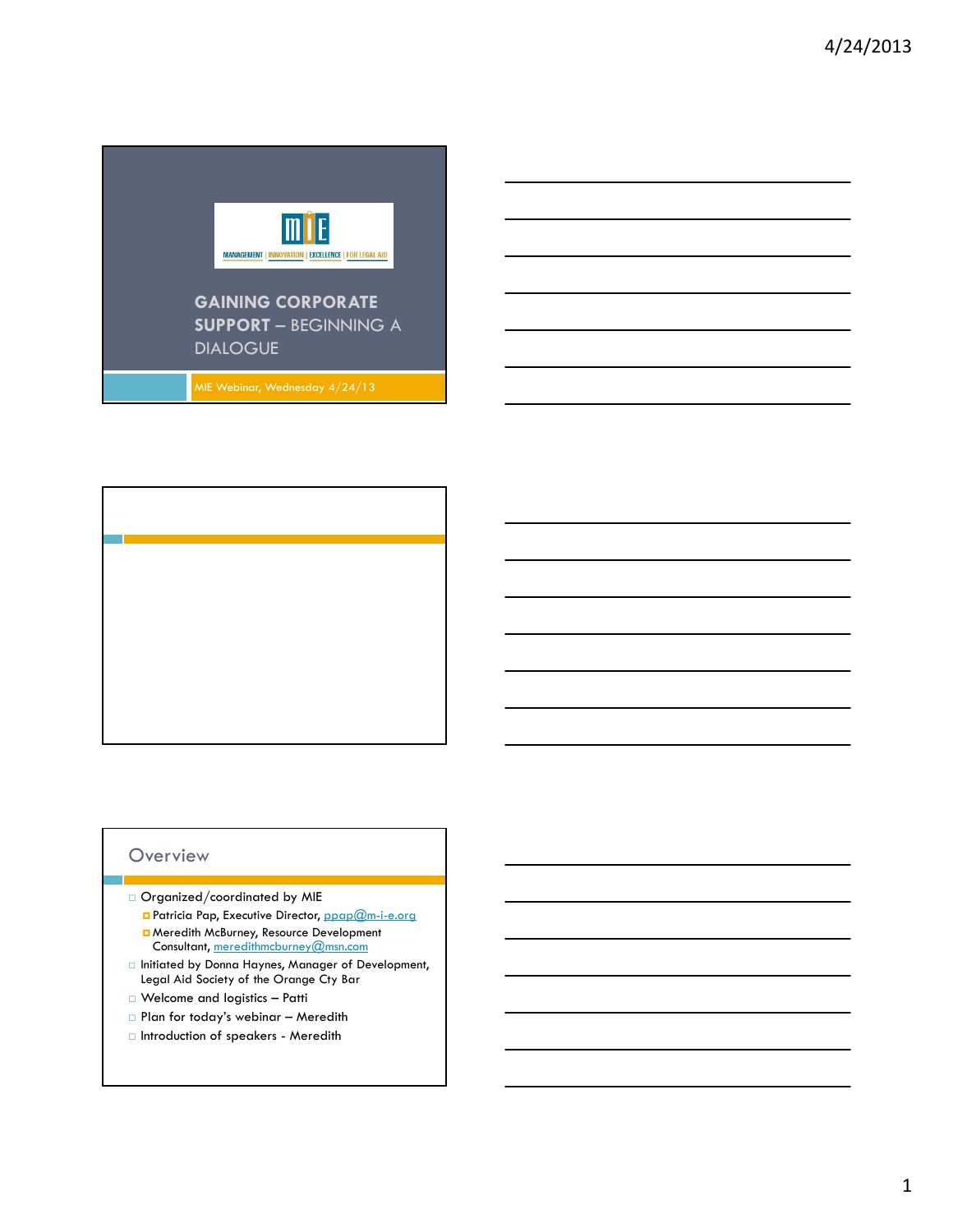## Plan for today's webinar

- **Four brief presentations about gaining corporate** support
- $\Box$  Time for questions, comments about the presentations
- Next steps:
	- What sort of corporate session would you like to have at the Fundraising Conference?
	- What else would this group like to do?

#### **Presenters**

- *Andrea Kaufman, Director of Development, Mid-Minnesota Legal Aid*
- *Helen Meyer, Development Associate, Pine Tree Legal Assistance*
- *Dave Yoder, Executive Director, Legal Aid of East TN*
- *Bob Glaves, Executive Director, Chicago Bar Foundation*

#### **MID-MINNESOTA LEGAL AID:**

THE EXPERIENCE OF AN INDIVIDUAL PROGRAM IN A MAJOR METROPOLITAN AREA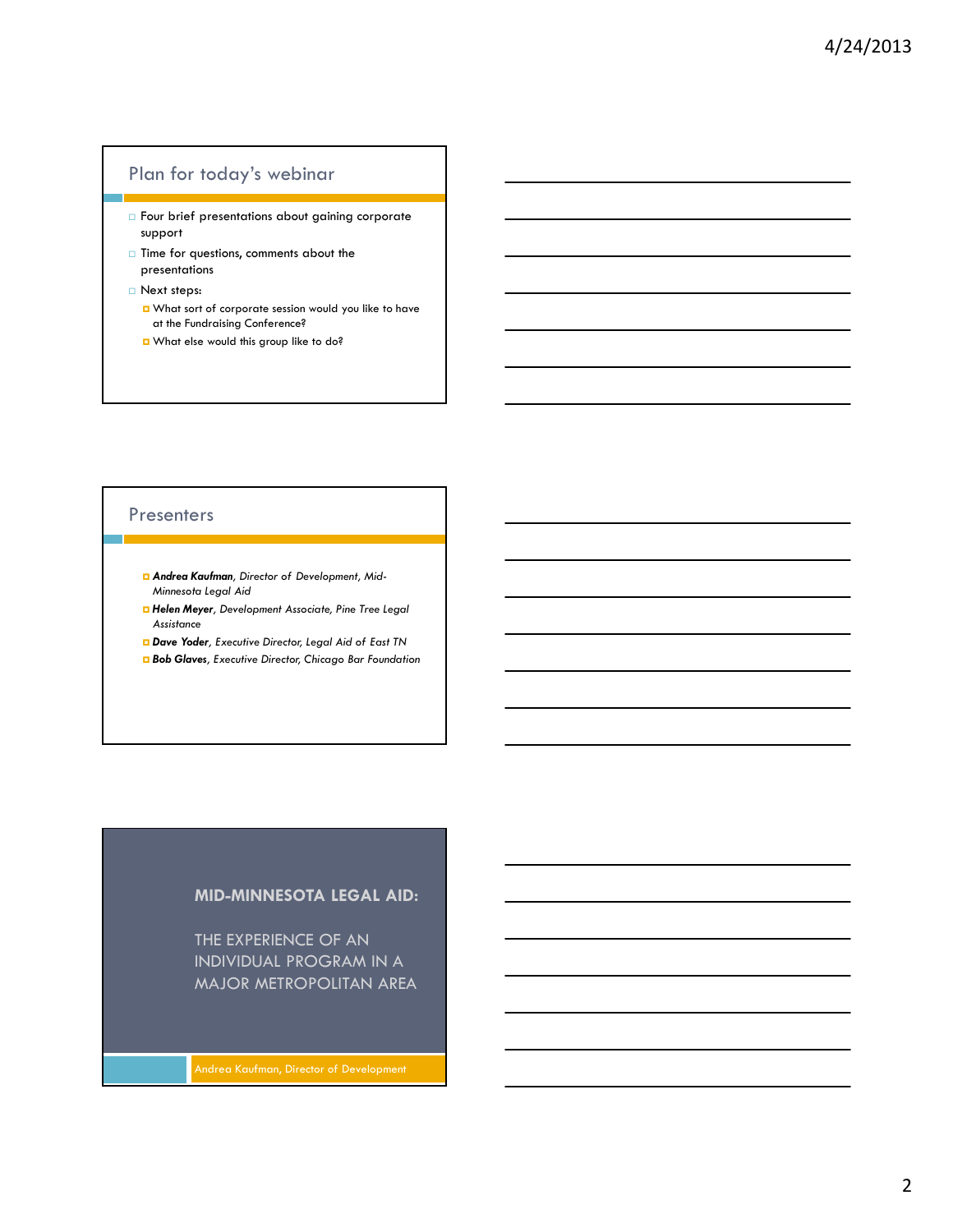#### Efforts to Engage with Corporate Counsel

- Corporate Legal Department presentations
- Corporate Counsel as Board members
- Association of Corporate Counsel events
- $\Box$  "Lunch with a General Counsel" auction at annual fundraiser

# Corporate Support

- Annual fundraiser underwriters
- $\Box$  In-kind support
- CEO as keynote speaker

## Lessons Learned

- Develop pro bono partnerships with Corporate Counsel
- □ Invite Legal Aid Staff Attorneys to tell client stories to Corporate Counsel
- Market Legal Aid to business community
- Expand individual giving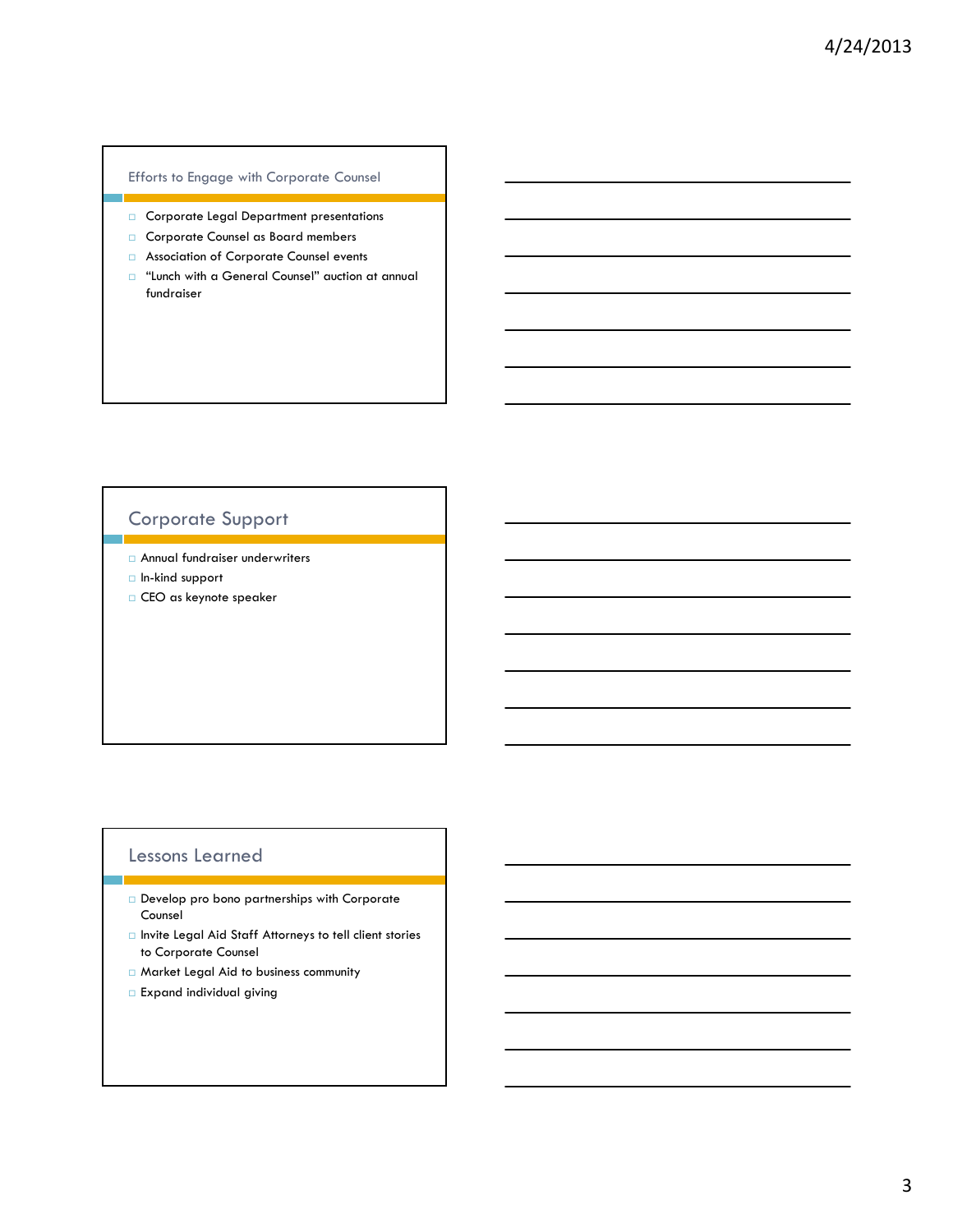







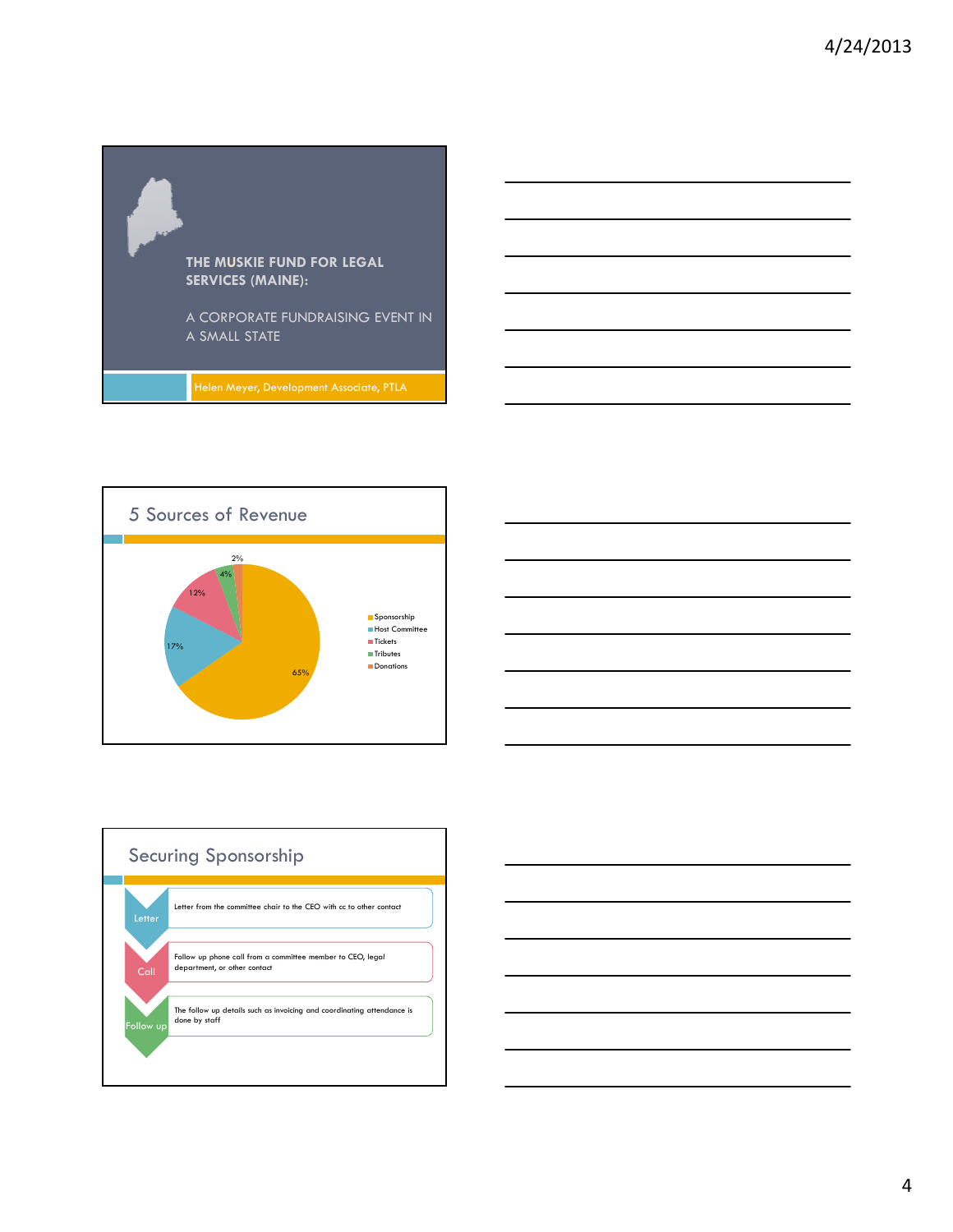## Tips for success

- **Engage active leaders**
- Be thoughtful about the "hook"
- $\Box$  Be strategic about the composition of the committee **D** Involve corporate counsels!
- **Publicly promote the sponsors**
- $\Box$  Get on the corporate giving calendar early!

## **LEGAL SERVICES OF EAST TENNESSEE:**

THE EXPERIENCE OF A PROGRAM IN A SMALLER COMMUNITY

## Efforts to engage corporations

#### Pilot Flying J

- **Q** Contribution to annual campaign
- **D** Instrumental in organizing our community leaders campaign component
- **Q** Sponsors our three Solo events (auto competition) fund raisers, speaks at events
- Donated \$25,000 toward the first year of our new Development Director's salary
- Advocates for legal aid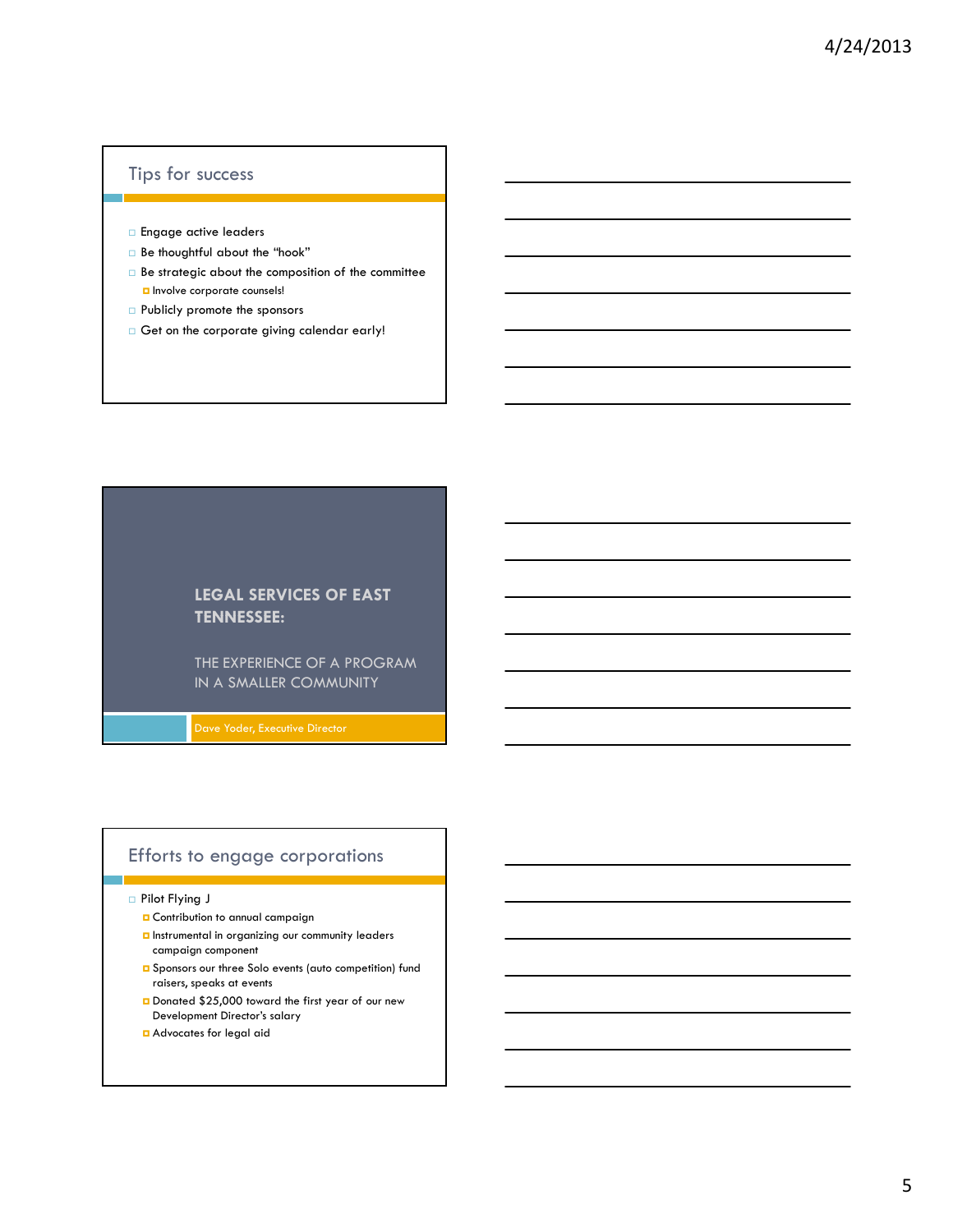## Other LAET and TN Initiatives

- Other corporations supporting LAET activities areas of expanding focus:
	- Annual campaign
	- **D** Solo events and
	- **Pro bono recognition events**
- TN's ATJC has a CC program to raise funds and increase pro bono participation.

# Measures of success

- In 2012, generated \$70,000, most from Pilot, but Pilot's advocacy is even more important.
- **Efforts have not generated significant pro bono** participation (perhaps  $b/c$  of small in-house law departments)
- $\square$  Sponsorships of PB recognitions makes them more successful/fun, helping with pro bono recruitment.

## Lessons Learned

- $\Box$  It is still about people giving to people
- $\Box$  It takes a lot of cultivating These people are being asked by everybody
- Be visible in the community
- Do your research
	- **u** Understand the corp's interests and challenges  $\blacksquare$  How many employees might be eligible, what problems might they have
- □ They expect to see success
	- B Show success through client stories
	- **P** Professionalism and effective operations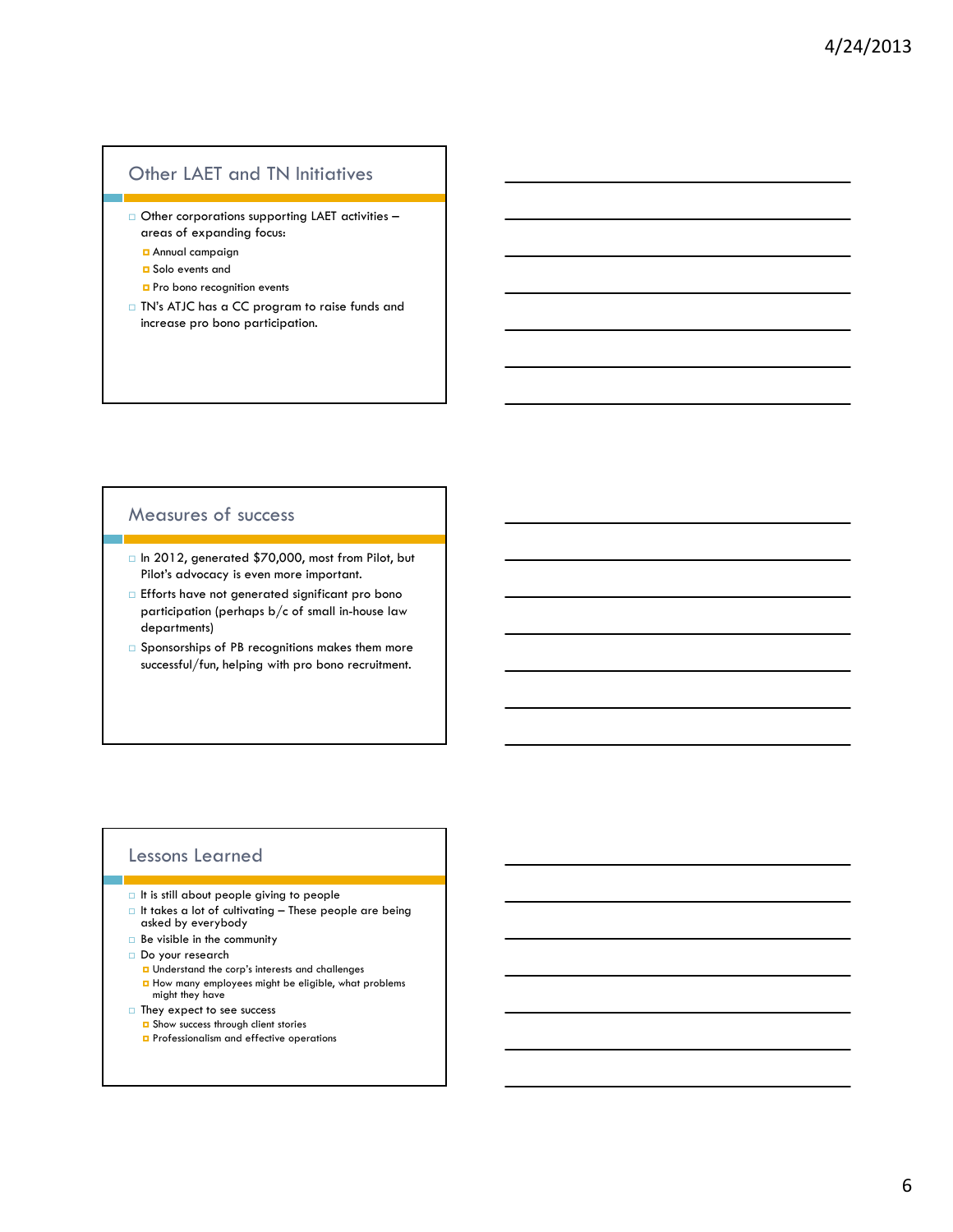

## Three Initiatives

- Annual Pro Bono and Public Service Awards Luncheon **D** Corporate counsel co-chairs
	- One award is given to a corporate counsel, endowed by Exelon ■ Multiple sponsorship levels (\$20,000/\$10,000/\$6,000/\$2,000) to engage corporations
- Corporate legal departments participate in annual Investing in Justice Campaign (which raises funds for legal aid)
- CBF Corporate Leadership Circle
	- **n** Requires commitment to pro bono, meaningful financial support,<br>and encouragement of outside counsel to engage in meaningful<br>pro bono activities.

## Additional Background

- Corporate-specific outreach is small percentage of overall development work; related activities (e.g., pro bono outreach) take it up a notch
- CBF also works with other companies that are business partners of the legal community (e.g. LexisNexis) and has a separate Partners Leadership Circle for these companies
- Corporate support represents a small share of CBF funding, but it is key to raising significantly more from law firms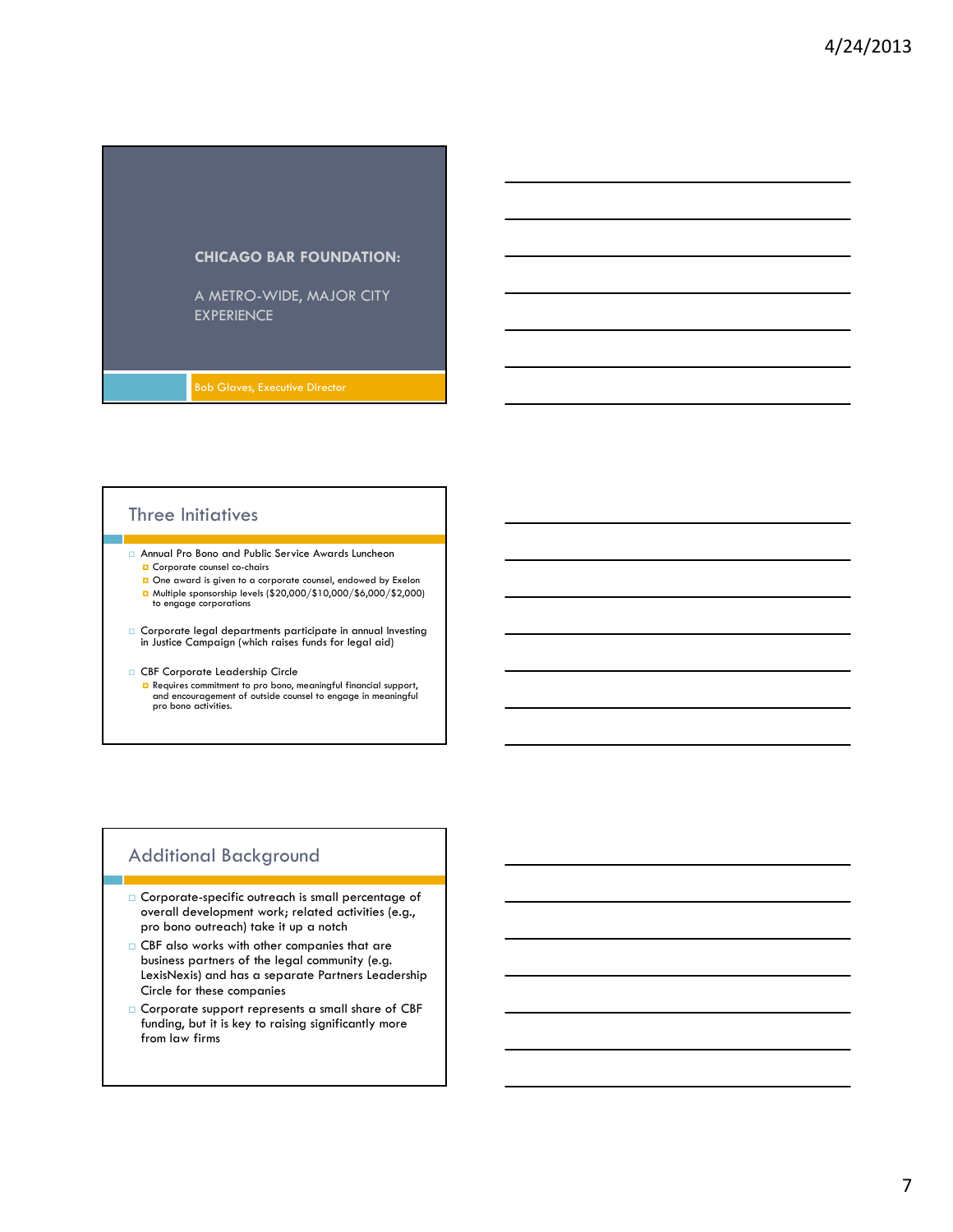## Lessons Learned

- $\Box$  The value of corporate support goes far beyond the dollars contributed—it is in what that support means to others who see it.
- By participating and "walking the walk", corporations have tremendous influence over the firms and other legal business partners they work with.
- For these reasons, CBF will make increasing corporate support an even greater priority in the coming years, and the direct monetary support is only a small part of the benefit.

Questions and Comments

## Next Steps?

- Attend the Fundraising Conference! July 18-19, 2013 in Chicago!
- http://mielegalaid.org/training/mie-2013-nationalfundraising-conference-how-talk-so-people-will-give